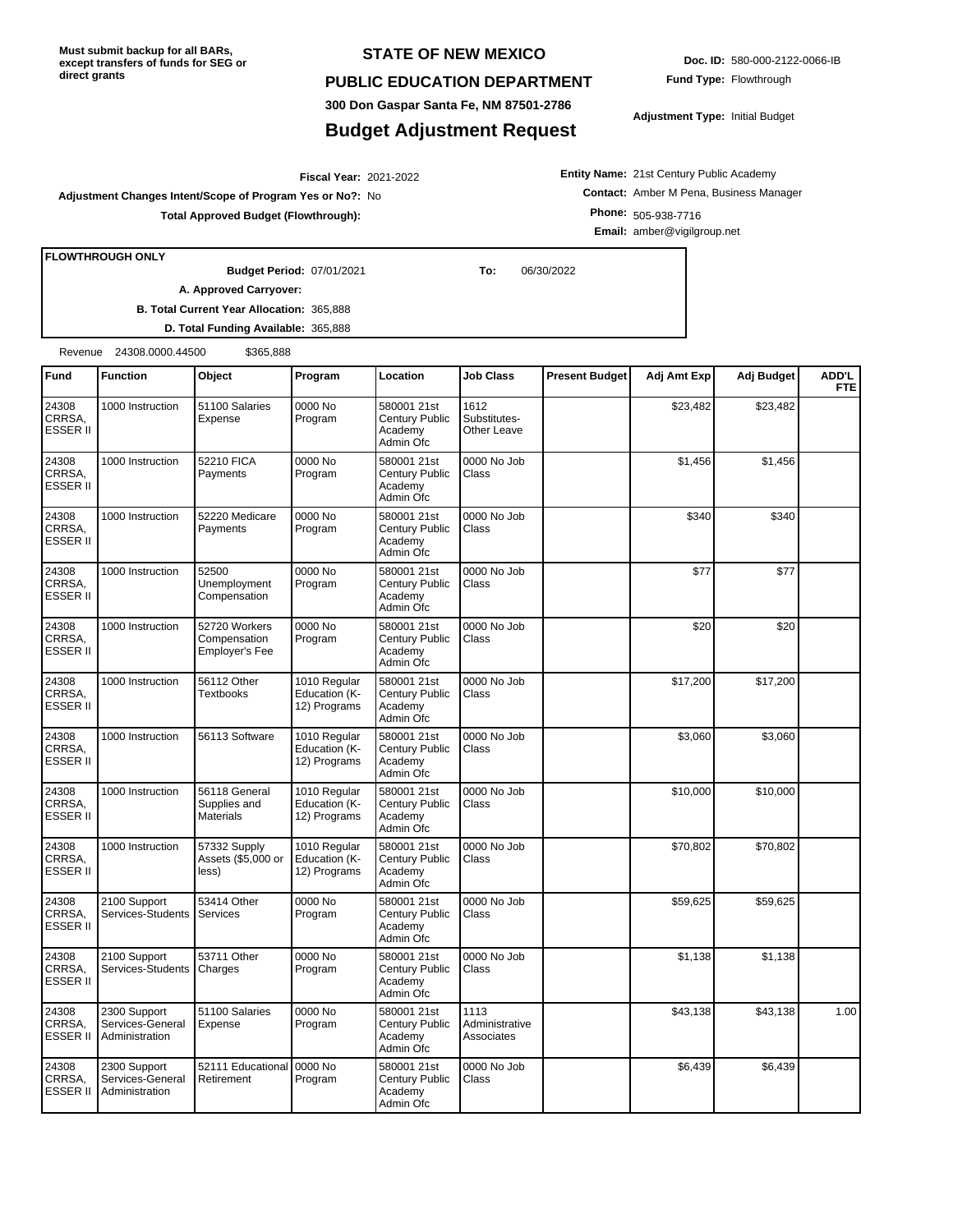| 24308<br>CRRSA<br><b>ESSER II</b>  | 2300 Support<br>Services-General<br>Administration | 52112 ERA -<br>Retiree Health                   | 0000 No<br>Program | 580001 21st<br>Century Public<br>Academy<br>Admin Ofc        | 0000 No Job<br>Class                             | \$850    | \$850    |  |
|------------------------------------|----------------------------------------------------|-------------------------------------------------|--------------------|--------------------------------------------------------------|--------------------------------------------------|----------|----------|--|
| 24308<br>CRRSA.<br><b>ESSER II</b> | 2300 Support<br>Services-General<br>Administration | 52210 FICA<br>Payments                          | 0000 No<br>Program | 580001 21st<br>Century Public<br>Academy<br>Admin Ofc        | 0000 No Job<br>Class                             | \$2,405  | \$2,405  |  |
| 24308<br>CRRSA,<br><b>ESSER II</b> | 2300 Support<br>Services-General<br>Administration | 52220 Medicare<br>Payments                      | 0000 No<br>Program | 580001 21st<br>Century Public<br>Academy<br>Admin Ofc        | 0000 No Job<br>Class                             | \$563    | \$563    |  |
| 24308<br>CRRSA.<br><b>ESSER II</b> | 2300 Support<br>Services-General<br>Administration | 52311 Health and<br>Medical Premiums Program    | 0000 No            | 580001 21st<br>Century Public<br>Academy<br>Admin Ofc        | 0000 No Job<br>Class                             | \$9,925  | \$9,925  |  |
| 24308<br>CRRSA.<br><b>ESSER II</b> | 2300 Support<br>Services-General<br>Administration | 52312 Life                                      | 0000 No<br>Program | 580001 21st<br>Century Public<br>Academy<br>Admin Ofc        | 0000 No Job<br>Class                             | \$48     | \$48     |  |
| 24308<br>CRRSA,<br><b>ESSER II</b> | 2300 Support<br>Services-General<br>Administration | 52313 Dental                                    | 0000 No<br>Program | 580001 21st<br>Century Public<br>Academy<br>Admin Ofc        | 0000 No Job<br>Class                             | \$462    | \$462    |  |
| 24308<br>CRRSA,<br><b>ESSER II</b> | 2300 Support<br>Services-General<br>Administration | 52314 Vision                                    | 0000 No<br>Program | 580001 21st<br>Century Public<br>Academy<br>Admin Ofc        | 0000 No Job<br>Class                             | \$77     | \$77     |  |
| 24308<br>CRRSA,<br><b>ESSER II</b> | 2300 Support<br>Services-General<br>Administration | 52315 Disability                                | 0000 No<br>Program | 580001 21st<br>Century Public<br>Academy<br>Admin Ofc        | 0000 No Job<br>Class                             | \$146    | \$146    |  |
| 24308<br>CRRSA,<br><b>ESSER II</b> | 2300 Support<br>Services-General<br>Administration | 52500<br>Unemployment<br>Compensation           | 0000 No<br>Program | 580001 21st<br><b>Century Public</b><br>Academy<br>Admin Ofc | 0000 No Job<br>Class                             | \$120    | \$120    |  |
| 24308<br>CRRSA,<br><b>ESSER II</b> | 2300 Support<br>Services-General<br>Administration | 52720 Workers<br>Compensation<br>Employer's Fee | 0000 No<br>Program | 580001 21st<br>Century Public<br>Academy<br>Admin Ofc        | 0000 No Job<br>Class                             | \$5      | \$5      |  |
| 24308<br>CRRSA,<br><b>ESSER II</b> | 2300 Support<br>Services-General<br>Administration | 55400 Advertising                               | 0000 No<br>Program | 580001 21st<br>Century Public<br>Academy<br>Admin Ofc        | 0000 No Job<br>Class                             | \$15,104 | \$15,104 |  |
| 24308<br>CRRSA.<br>ESSER II        | 2600 Operation &<br>Maintenance of<br>Plant        | 55915 Other<br><b>Contract Services</b>         | 0000 No<br>Program | 580001 21st<br>Century Public<br>Academy<br>Admin Ofc        | 0000 No Job<br>Class                             | \$56,584 | \$56,584 |  |
| 24308<br>CRRSA.<br><b>ESSER II</b> | 2600 Operation &<br>Maintenance of<br>Plant        | 56118 General<br>Supplies and<br>Materials      | 0000 No<br>Program | 580001 21st<br>Century Public<br>Academy<br>Admin Ofc        | 0000 No Job<br>Class                             | \$23,227 | \$23,227 |  |
| 24308<br>CRRSA,<br><b>ESSER II</b> | 3300 Community<br><b>Services</b><br>Operations    | 51300 Additional<br>Compensation                | 0000 No<br>Program | 580001 21st<br>Century Public<br>Academy<br>Admin Ofc        | 1625 Extended<br>Services for<br><b>Students</b> | \$15,762 | \$15,762 |  |
| 24308<br>CRRSA.<br><b>ESSER II</b> | 3300 Community<br>Services<br>Operations           | 52111 Educational<br>Retirement                 | 0000 No<br>Program | 580001 21st<br>Century Public<br>Academy<br>Admin Ofc        | 0000 No Job<br>Class                             | \$2,388  | \$2,388  |  |
| 24308<br>CRRSA,<br><b>ESSER II</b> | 3300 Community<br>Services<br>Operations           | 52112 ERA -<br>Retiree Health                   | 0000 No<br>Program | 580001 21st<br>Century Public<br>Academy<br>Admin Ofc        | 0000 No Job<br>Class                             | \$315    | \$315    |  |
| 24308<br>CRRSA,<br><b>ESSER II</b> | 3300 Community<br><b>Services</b><br>Operations    | 52210 FICA<br>Payments                          | 0000 No<br>Program | 580001 21st<br>Century Public<br>Academy<br>Admin Ofc        | 0000 No Job<br>Class                             | \$883    | \$883    |  |
| 24308<br>CRRSA,<br><b>ESSER II</b> | 3300 Community<br><b>Services</b><br>Operations    | 52220 Medicare<br>Payments                      | 0000 No<br>Program | 580001 21st<br>Century Public<br>Academy<br>Admin Ofc        | 0000 No Job<br>Class                             | \$206    | \$206    |  |
| 24308<br>CRRSA,<br><b>ESSER II</b> | 3300 Community<br><b>Services</b><br>Operations    | 52500<br>Unemployment<br>Compensation           | 0000 No<br>Program | 580001 21st<br>Century Public<br>Academy<br>Admin Ofc        | 0000 No Job<br>Class                             | \$38     | \$38     |  |